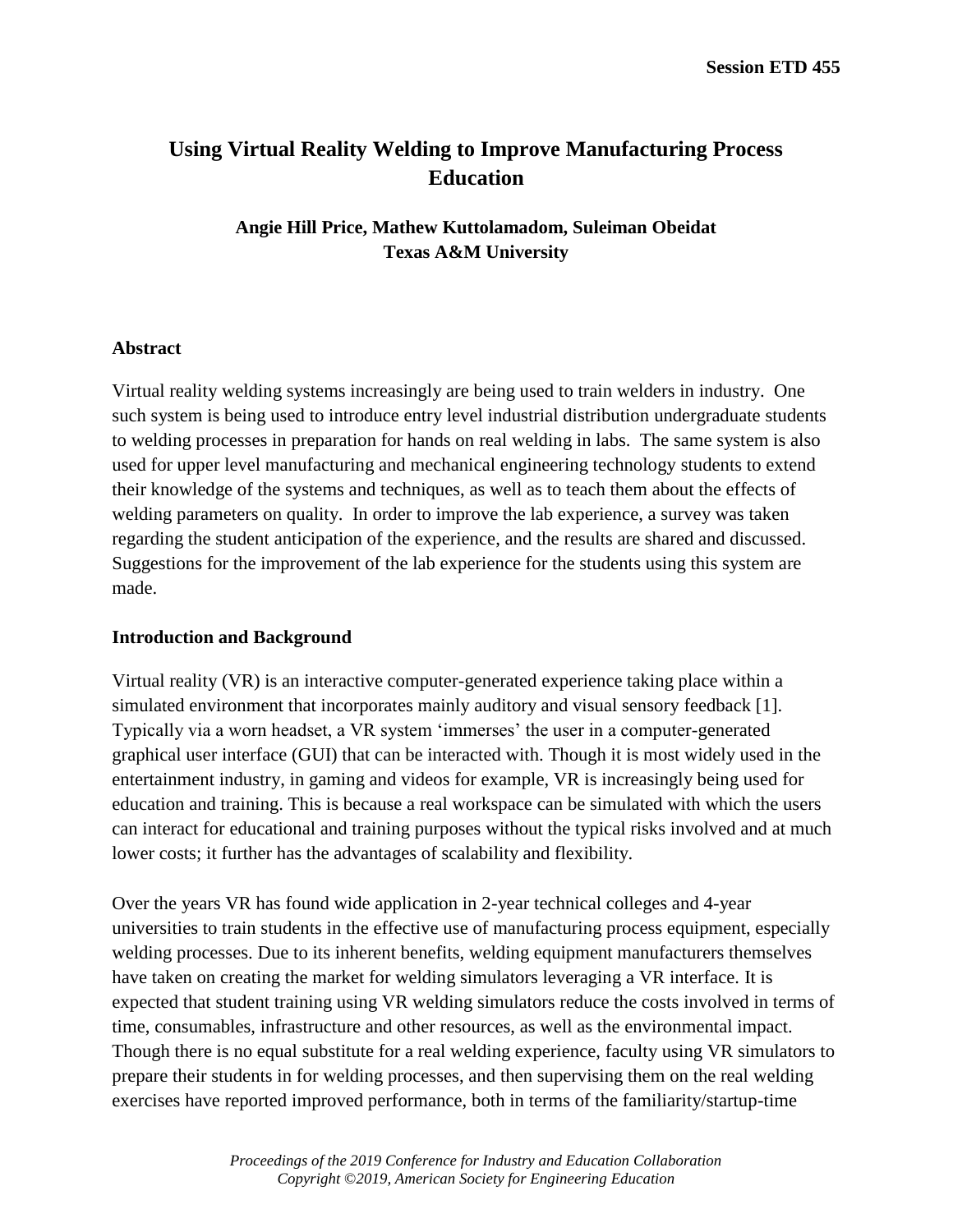involved and the weld quality themselves [2]. Further, the effectiveness of VR welding simulators based on the task difficulty have been evaluated by numerous researchers who have found that both fully virtual and VR-integrated into real world training programs were appropriate weld training, at the low and medium task difficulty levels, while at the highest level of difficulty, the VR system was no longer solely sufficient for training [3]. Another study observed that the students trained using 50% virtual reality had training outcomes that surpassed those of traditionally trained students across four distinctive weld qualifications, and that the VRintegrated group demonstrated significantly higher levels of team interaction, which led to increased team-based learning [4]. Skill and competency assessment as well as their tracking over time for each user/student is another beneficial application of such technological capability, besides being able to distinguish novice vs. experienced students well as their relative performance across task difficulty levels [5, 6].

## **Class and Lab Description**

MMET 201 Manufacturing and Materials is a service course taught every semester to nonmajors in the Industrial Distribution (ID) program at Texas A&M University. The ID curriculum was recently revised; MMET 201 was developed to replace two materials courses and a dedicated manufacturing course in the previous degree plan. The new course is 4 hours of credit, which includes 3 hours of lecture and a 2 hour lab each week. There are 14 sections of 16 students in a regular semester and two sections of 16 students in a summer semester. The lab activities cover a range of manufacturing processes and material testing techniques. Due to the large number of students passing through the lab, and the large quantity of topics to be covered, faculty were forced to limit the welding experience to two lab sessions. Some of the activities include making a fillet weld on a T joint and making a butt weld. To better prepare the students going into the actual welding lab, and to better accommodate the large number of students in the overall course, the lab session was designed to include the use of a virtual reality welding system for instruction. In order to begin the assessment of the implementation of the system, a survey was deployed to former students in the course to gather impressions and indicators for course improvement.

#### **Virtual Reality Welding System**

The VRTEX 360 system by Lincoln Electric as shown in Figure 1 was used for the lab activity. The system can emulate gas metal arc welding (GMAW) and shielded metal arc welding (SMAW). There are smaller systems from Lincoln Electric and other companies which yield similar experiences. For GMAW simulation, the system provides a wire feed style welding gun model with a realistically weighted cable attached to the machine to let the operator become used to the weight of the gun and the cables while making the weld.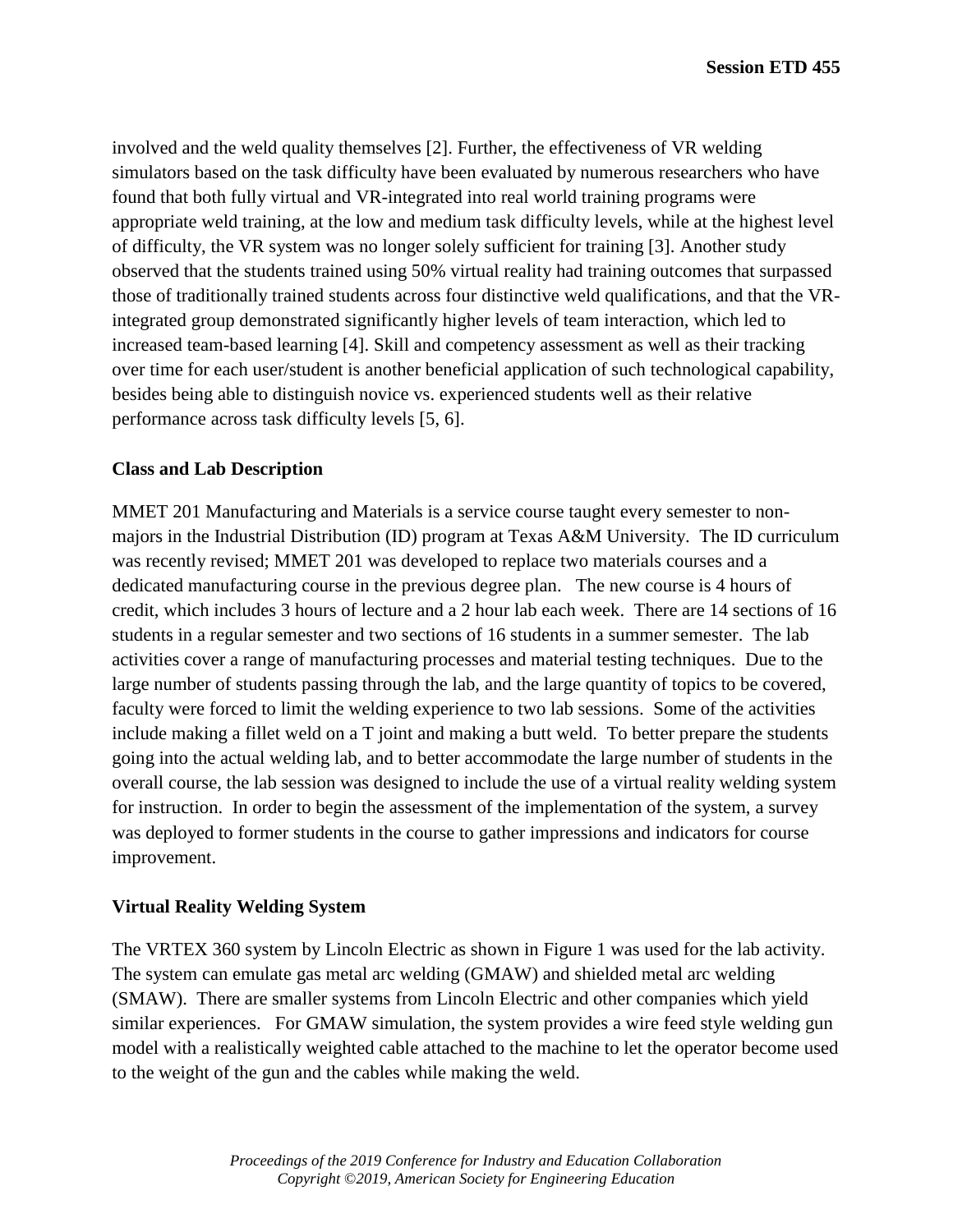

Figure 1 The VRTEX 360 system by Lincoln [7]

The VRTEX 360 system uses an actual welding hood, but instead of having an operational lens, the hood is fitted with internal, adjustable eye pieces which allow the user to "see" a VR weld coupon and a torch. A selectable background provides more realism for the wearer.



Figure 2 Internal view of the adjustable hood from Lincoln [8]

*Proceedings of the 2019 Conference for Industry and Education Collaboration Copyright* ©*2019, American Society for Engineering Education*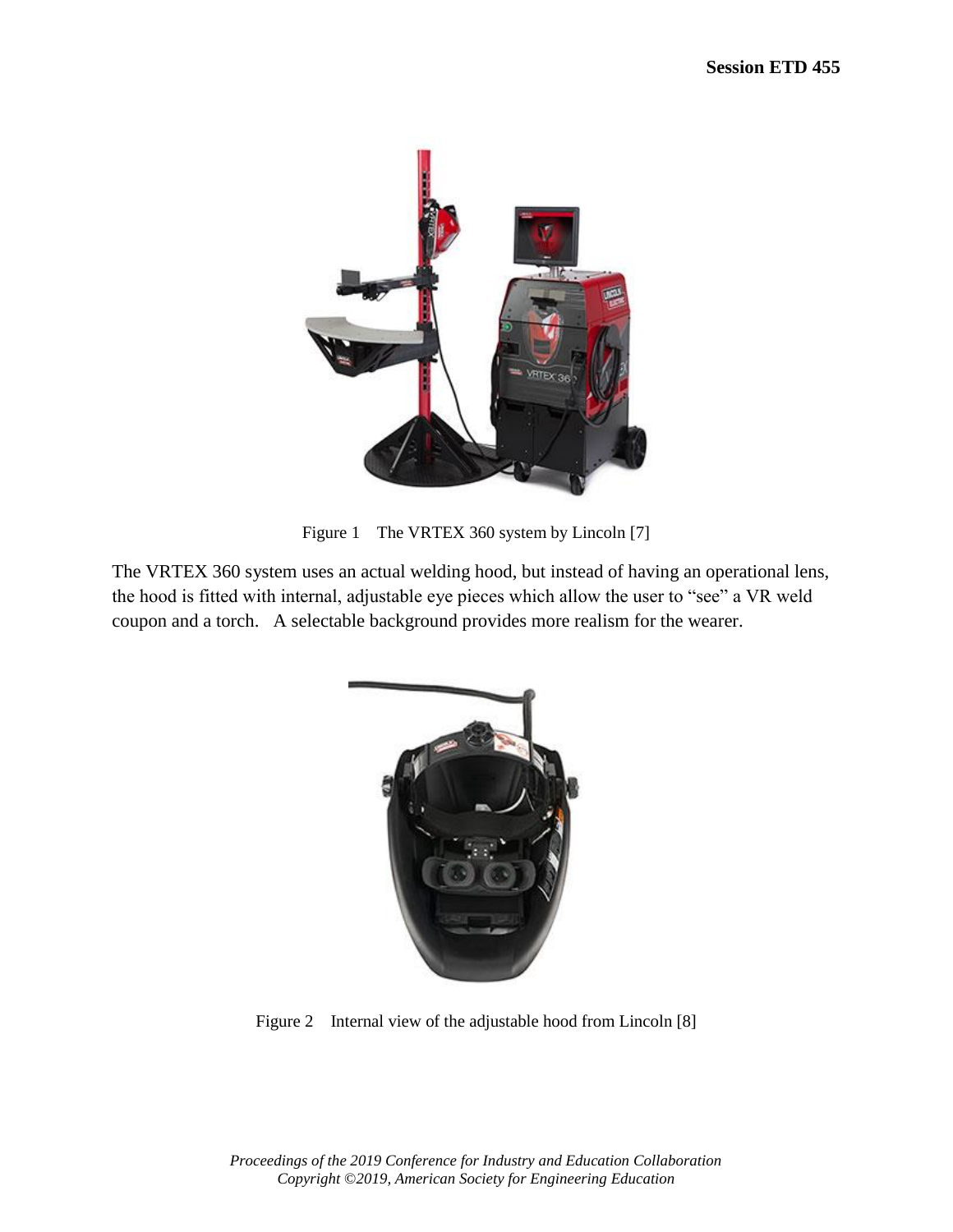

Figure 3 One of the backgrounds as viewed through the hood by the VR, from Lincoln [8]

Feedback can be provided to the operator through the use of visual cues, which can indicate travel speed, direction of the arc, and arc length. The instructor can see the same images on a screen, or can watch a plot of the weld parameters as the weld is being made, and watch another plot indicating virtual quality problems such as porosity and undercutting as they are made. IMAGE Audio feedback helps the operator learn to listen for the sounds which indicate the proper or improper arc lengths. The instructor can advise the operator how to make changes in travel speed or arc length that would improve the weld quality. The images can be shown on an auxiliary screen so that the other students can observe and learn from their classmate's experience.

# **Using VR for GAT training**

The VRTEX 360 system was used to train the graduate teaching assistants ( GATs) on the welding process and machine set up before they went into the lab to make actual welds. The instructor had trained GATs for several years prior without access to this system. He noticed that the GATs were able to make good quality welds much faster in the real welding lab with the prior training on the VR welding system, even when taking into account the same number of weld beads made. A future study reviewing the actual weld samples will be undertaken to verify this observation. This assumption was encouraging as the waste of material and consumables used during training could be lessened, reducing cost and environmental impact. This also enabled the GATs to use the VR machine on their own to practice, without having the instructor in the lab at all times. They were able to check out the coupons to use on the VR machine on their own schedule.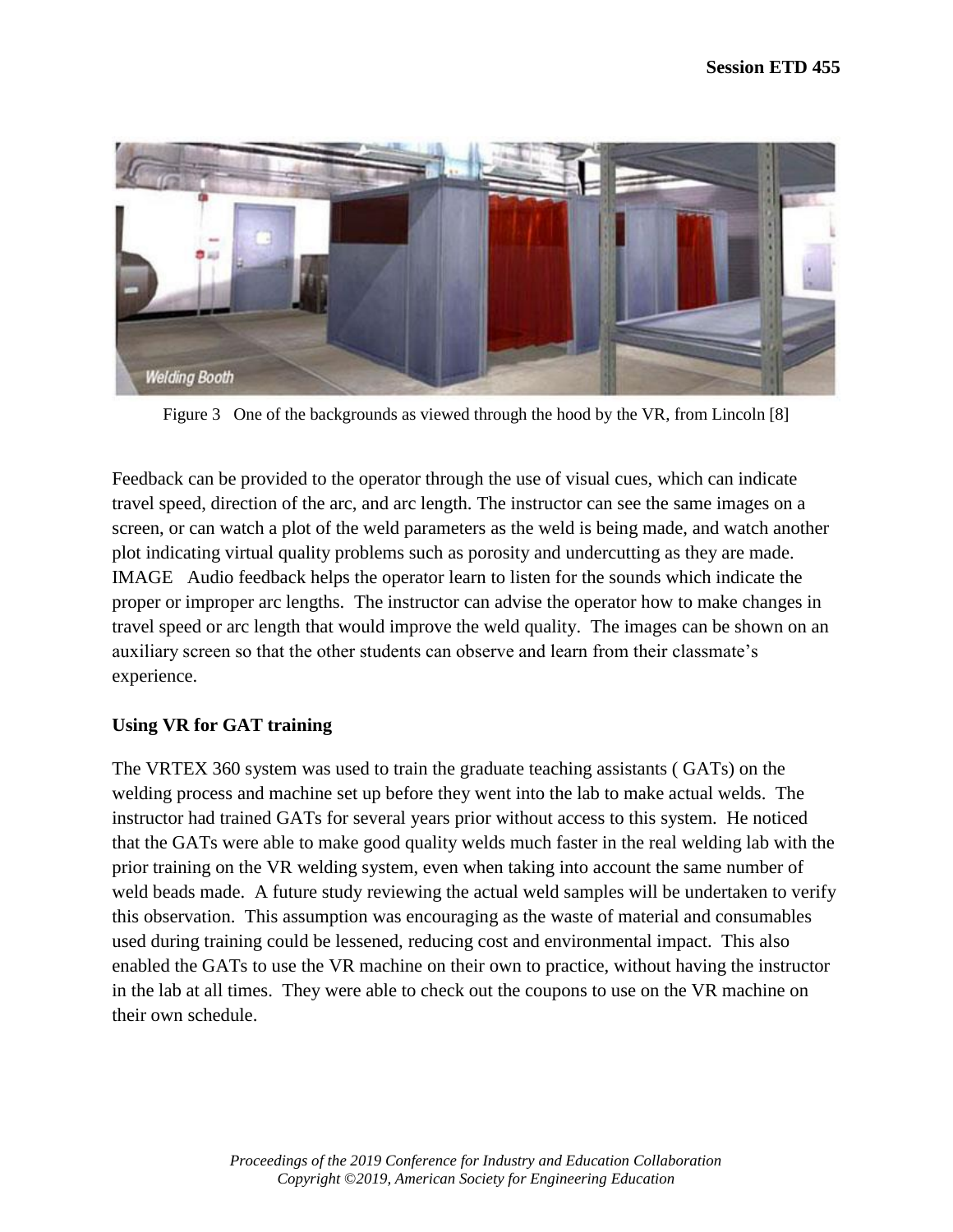## **Using VR for lab instruction**

Due to the time constraints of the lab, students in the lab sessions were divided into two groups. The first group trained on the VR welding system, making T joint welds on the virtual machine. A student making a VR fillet weld is shown in Figure 4. Also shown in the auxiliary screen displaying the live assessment of the weld to other students in the lab. The students then went to the lab to make the actual welds with the GMAW welding process. The second group welded first, and then used the virtual reality welding system. The goal again was to give the students additional welding time, even though virtual, that could not be afforded due to the high demand for the lab. Additional benefits were reduced cost for the lab. More VR welding means less gas used, reduced metal expense, and less environmental impact. Future work will include exploring this group's experience compared to the first group. Inspection of the welds will also be incorporated in a future study.



Figure 4 Student using the VR welding system in lab

# **Survey of students with results**

In order to improve the welding experience this semester, faculty sent out a Qualtrics survey to students from previous semesters asking them to reflect on their experience with the virtual reality welding system, using a Likert scale for assessment.

Before answering the first two questions, the students were requested to recall their impressions after using the virtual reality welding system, but before entering the welding lab to make a real weld. The first question was: "How confident were you that you could make a real weld after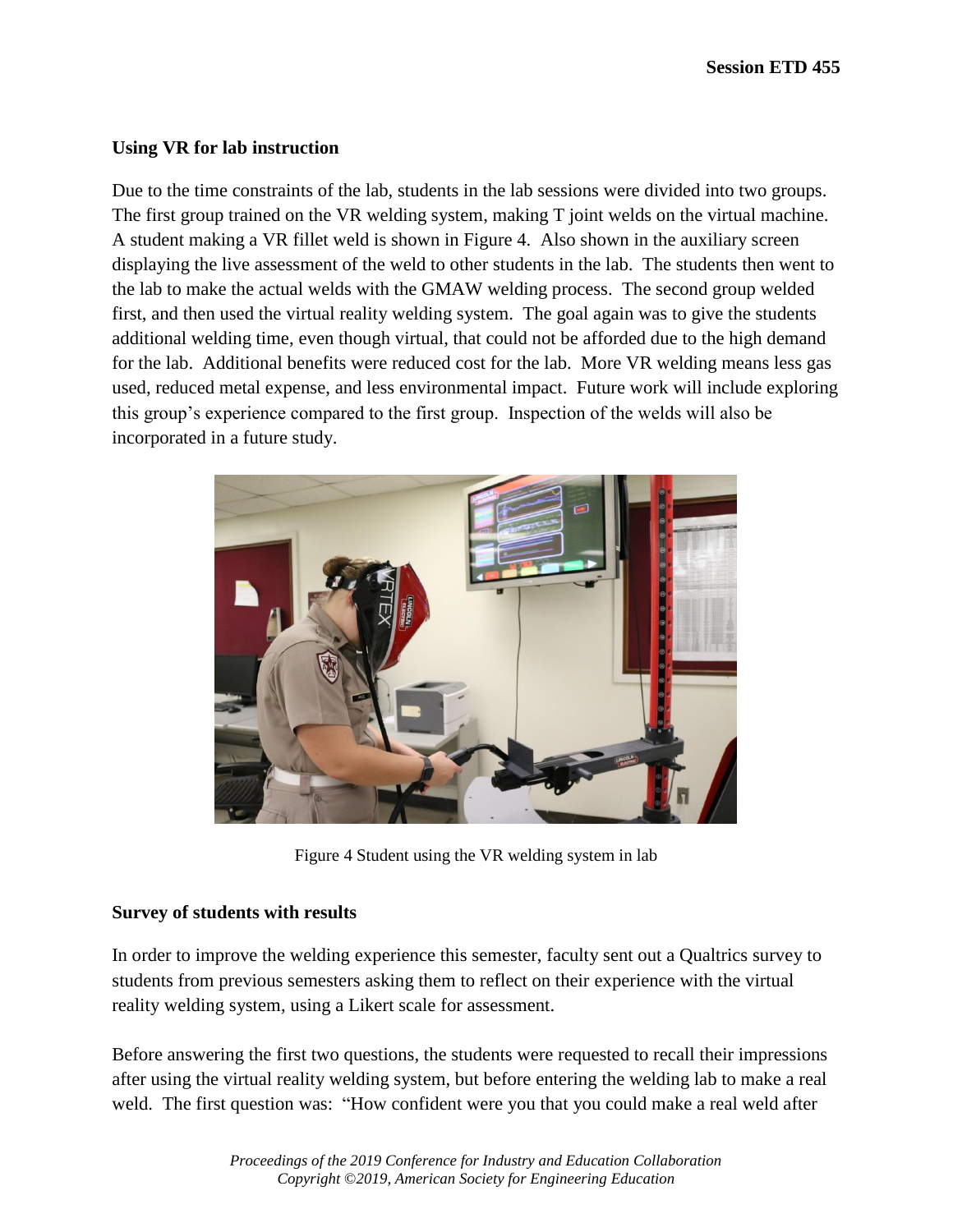using the virtual reality welding system?" The results are shown in Figure X. The results showed that 33.87% of the students ranked the answer as very confident or somewhat confident, while 30.65% were neutral.



Figure 5 Responses from the pre-welding question regarding preparation for welding

Based on the student comments discussed later, it is very likely that the students would have benefitted from having more exposure to the VR welding system. Students who had previous welding experience were not identified as part of this group, which also might have skewed the answer negatively.

The second question was, "How confident were you that you would be able to weld safely?" The results showed that 66.66% of the respondents indicated that they were very confident or somewhat confident in the ability to weld safely after receiving the training on the VR welding system.



Figure 6 Responses for the pre-welding question regarding safety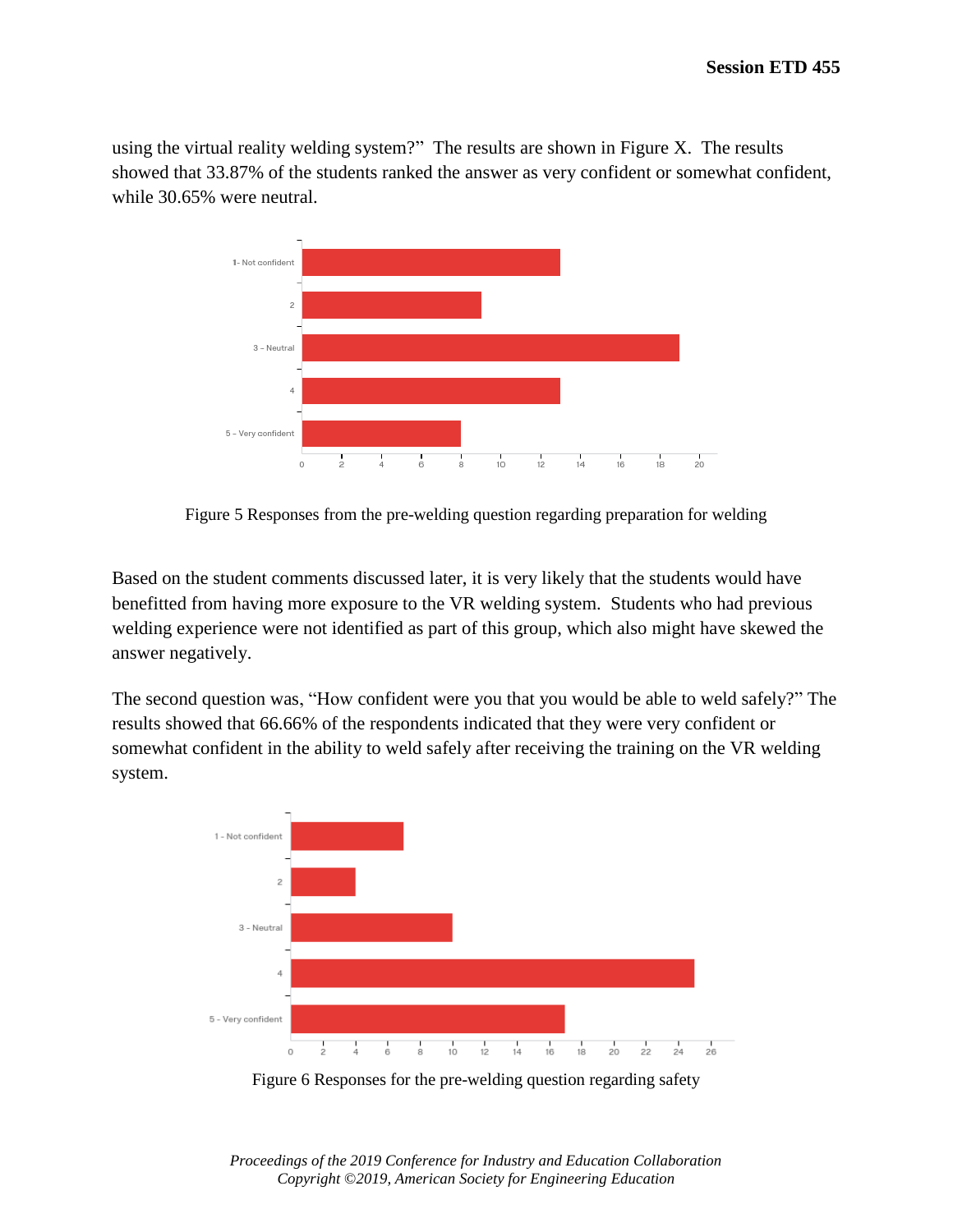Next the students were requested to think about their impressions after they completed the real welding activity. They were then asked, "Did you feel that the virtual welding system training actually improved your welding ability?"



Figure 7 Responses for the post-welding question regarding benefit of the VR welding

Fifty percent of the respondents selected definitely yes or probably yes, while 9.68% were neutral. Again, there is no knowledge if previous welding experience affected these results.

# **Comments from students and discussion**

The students were also given the opportunity to provide comments on the use of the virtual reality welding system. Some of these responses provided valuable feedback on opportunities to improve the overall experience. For example, it was evident from one student comment that the GATs did not all know how to adjust the virtual reality welding hood. This small issue had a significant negative impact on that student's experience, and it can be surmised on others as well. GATs will be properly trained in the future on how to adjust the helmet to the students, and an instructional sign will be posted next to the machine.

Several students who already had welding experience expressed unhappiness with the virtual reality welding experience. Interestingly, this was already observed in previous student interactions by one of the authors. A student stated, "The virtual welding is nothing like actual welding. There was nothing that I gained from that experience. It made me hate the welding process which I have done outside of class prior to taking the course. My welding experience was not made better by doing virtual welding." This might be attributed to the emphasis on specific motions with the VR welding system to make a successful weld. If the student had learned other techniques, then he or she might not like learning a different method. This might be addressed by emphasizing that the system trains for a known successful method and does restrict the parameters intentionally to ensure a quality weld.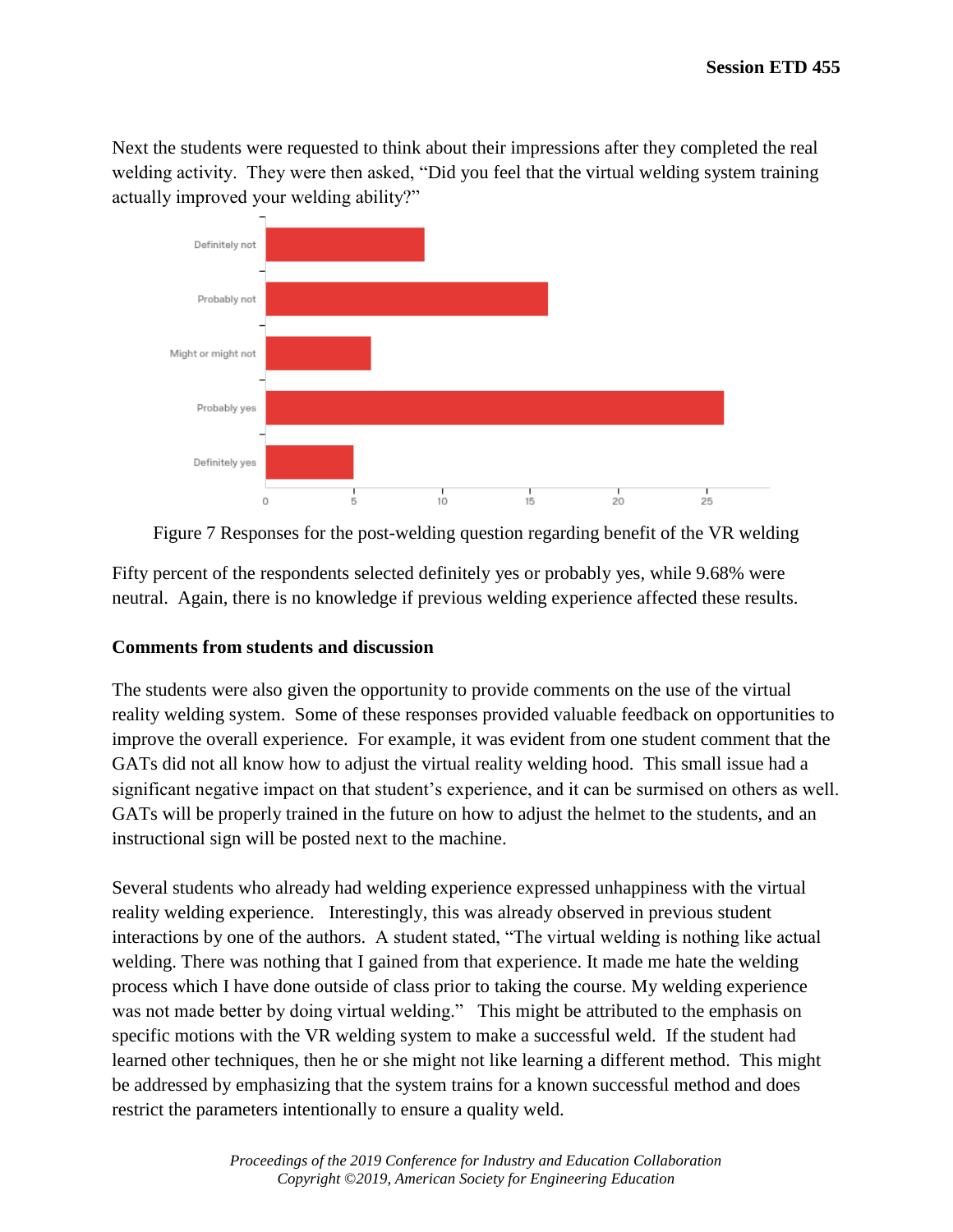A number of the students enjoyed the experience and found it helpful. "I was initially scared of beginning the welding labs. But the virtual reality weld lab eased me into how easy it can be and now I really enjoyed all the welding practice we did."

"Practicing the motions beforehand definitely had an impact on how I approached the real thing. However, I ultimately started off welding for real improperly, and it had to be corrected. I was going way too fast, something which I feel the simulated welding did not cover well." This should have been addressed by the visual cues which provide immediate feedback on the welder controlled parameters such as travel speed, work angle, and contact tube to work distance. Additional sessions with the VR welding system would help with this. As another student noted, "It was definitely preferable to no preparation but I still feel like maybe two sessions with the virtual thing would have helped me feel more prepared."

Additionally, the same VR welding system was also used to educate and train upper level manufacturing and mechanical engineering technology students to extend their knowledge and skills in welding processes. Specifically, students who had prior experience on the VR welding simulator showed benefits in terms of better welding quality, especially for more difficult tasks. The results from this study will be detailed in a subsequent paper.

#### **Conclusions and Future Work**

This was the first real attempt to assess the course improvement achieved through the use of a virtual reality welding system to enhance and improve the welding lab experience. There is more opportunity to improve, and future studies will be undertaken to learn other ways to make the experience more productive for the students. Immediate changes in addition to those mentioned previously will be:

1. Utilizing media available from Lincoln, and linking it to the course management system website

2. Creating a video, handouts and/or online training for the local machine set up, and discuss the specific lab activities and outcomes.

3. Ensuring that GATs are properly trained in the future on how to adjust the helmet to the students, and posting an instructional sign next to the machine.

4. Trying to separate the experience into two lab sessions so that students can try the virtual welder on more than one occasion. This may be a challenge with the constraints of the number of students and limited lab time, and will require some realignment of lab activities.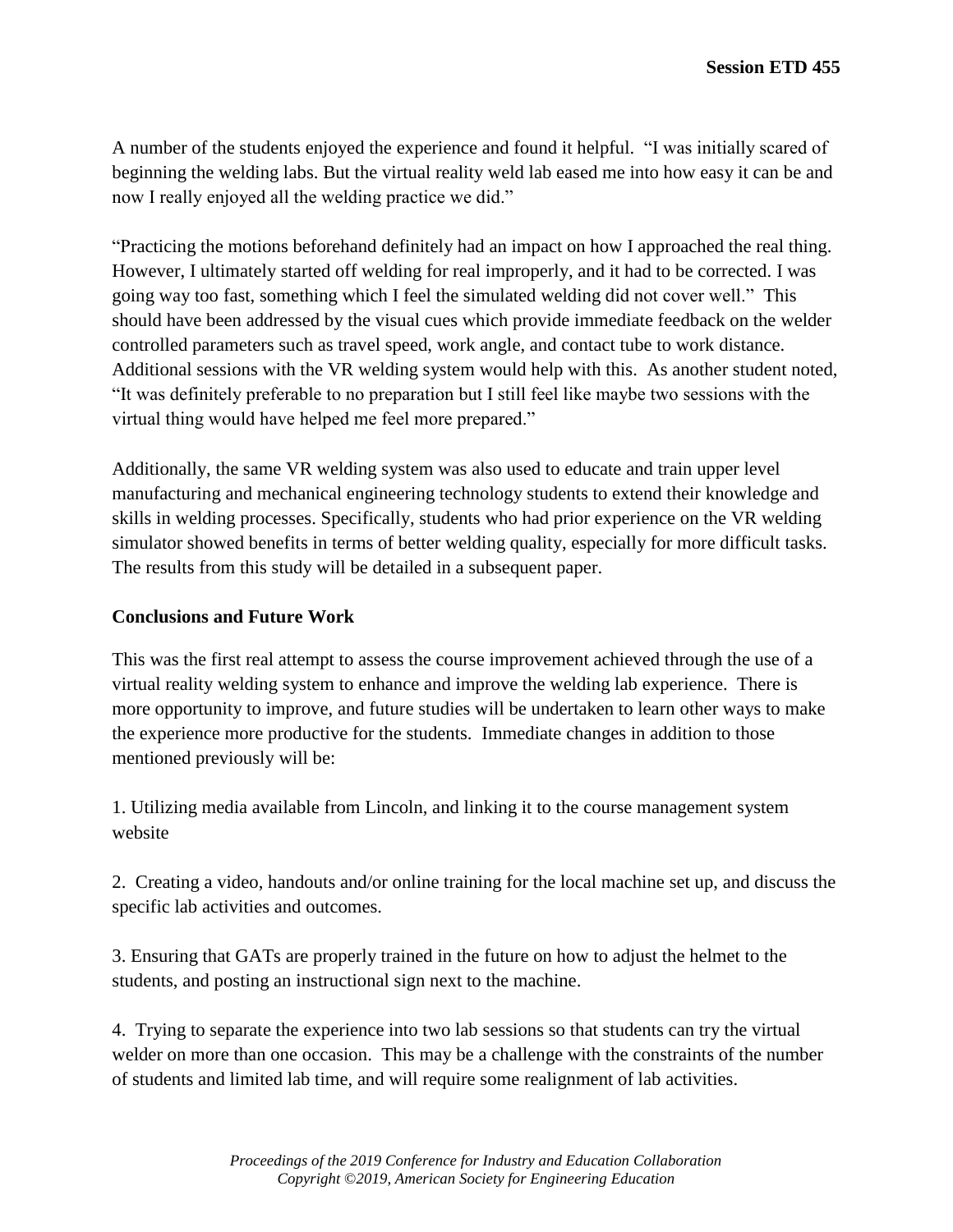It is important to note that the virtual reality welding system has always been intended to augment, rather than replace the hands-on experience of the students. This goal is not changing, but the instructors desire a way to teach the students more efficiently, and allow them to have more welding experience at a reduced cost and lessened environmental impact.

#### **Bibliography**

[1] "Virtual Reality," 2018, Wikipedia, [https://en.wikipedia.org/wiki/Virtual\\_reality.](https://en.wikipedia.org/wiki/Virtual_reality)

[2] "Virtual Reality is Revolutionizing Welding Education," 2017, American Welding Society Learning, <https://awo.aws.org/2016/04/virtual-reality-is-revolutionizing-welding-education/>

[3] McLaurin, E. J., Stone, R. T., "Comparison of Virtual Reality Training vs. Integrated Training in the Development of Physical Skills," 2012, *Proceedings of the Human Factors and Ergonomics Society Annual Meeting*, 56(1), 2532–2536.

[4] R. T. Stone, K. Watts, P. Zhong, "Virtual Reality Integrated Welder Training," 2011, Welding Journal, July 2011, volume 90, pp. 136-141.

[5] Ungyeon Yang ; Gun A. Lee ; Yongwan Kim ; Dongsik Jo ; Jinsung Choi ; Ki-Hong Kim, "Virtual Reality Based Welding Training Simulator with 3D Multimodal Interaction," 2010, *Proceeding of the 2010 International Conference on Cyberworlds*, IEEE, Singapore, Singapore.

[6] Faizal Amin Nur Yunus, Jamil Abd Baser, Saiful Hadi Masran, Nizamuddin Razali, Bekri Rahim, "Virtual Reality Simulator Developed Welding Technology Skills," 2011, *Journal of Modern Education Review*, 1(1), pp. 57-62.

[7] VRTEX 360® Virtual Welding Trainer, Lincoln Electric, 2018, [https://www.lincolnelectric.com/en](https://www.lincolnelectric.com/en-gb/equipment/training-equipment/vrtex360/pages/vrtex-360.aspx)[gb/equipment/training-equipment/vrtex360/pages/vrtex-360.aspx](https://www.lincolnelectric.com/en-gb/equipment/training-equipment/vrtex360/pages/vrtex-360.aspx)

[8] Inside the VRTEX® Helmet, Lincoln Electric, 2018, [https://www.lincolnelectric.com/en-gb/equipment/training](https://www.lincolnelectric.com/en-gb/equipment/training-equipment/vrtex360/Pages/inside-the-helmet.aspx)[equipment/vrtex360/Pages/inside-the-helmet.aspx](https://www.lincolnelectric.com/en-gb/equipment/training-equipment/vrtex360/Pages/inside-the-helmet.aspx)

#### **Biographies**

Dr. Angie Hill Price is an Associate Professor in the Manufacturing and Mechanical Engineering Technology program at Texas A&M University. She received her Ph.D. in Interdisciplinary Engineering from Texas A&M. She has worked in industry as a welding engineer in the US and Mexico. Her research interests include welding quality and corrosion, materials selection, and engineering education.

Dr. Mathew Kuttolamadom is an associate professor in the Department of Engineering Technology & Industrial Distribution and the Department of Materials Science & Engineering at Texas A&M University. He received his Ph.D. in Materials Science & Engineering from Clemson University's Int'l Center for Automotive Research. His professional experience is in the automotive industry including at the Ford Motor Company. At TAMU, he teaches Mechanics, Manufacturing and Mechanical Design to his students. His research thrusts include bioinspired

> *Proceedings of the 2019 Conference for Industry and Education Collaboration Copyright* ©*2019, American Society for Engineering Education*